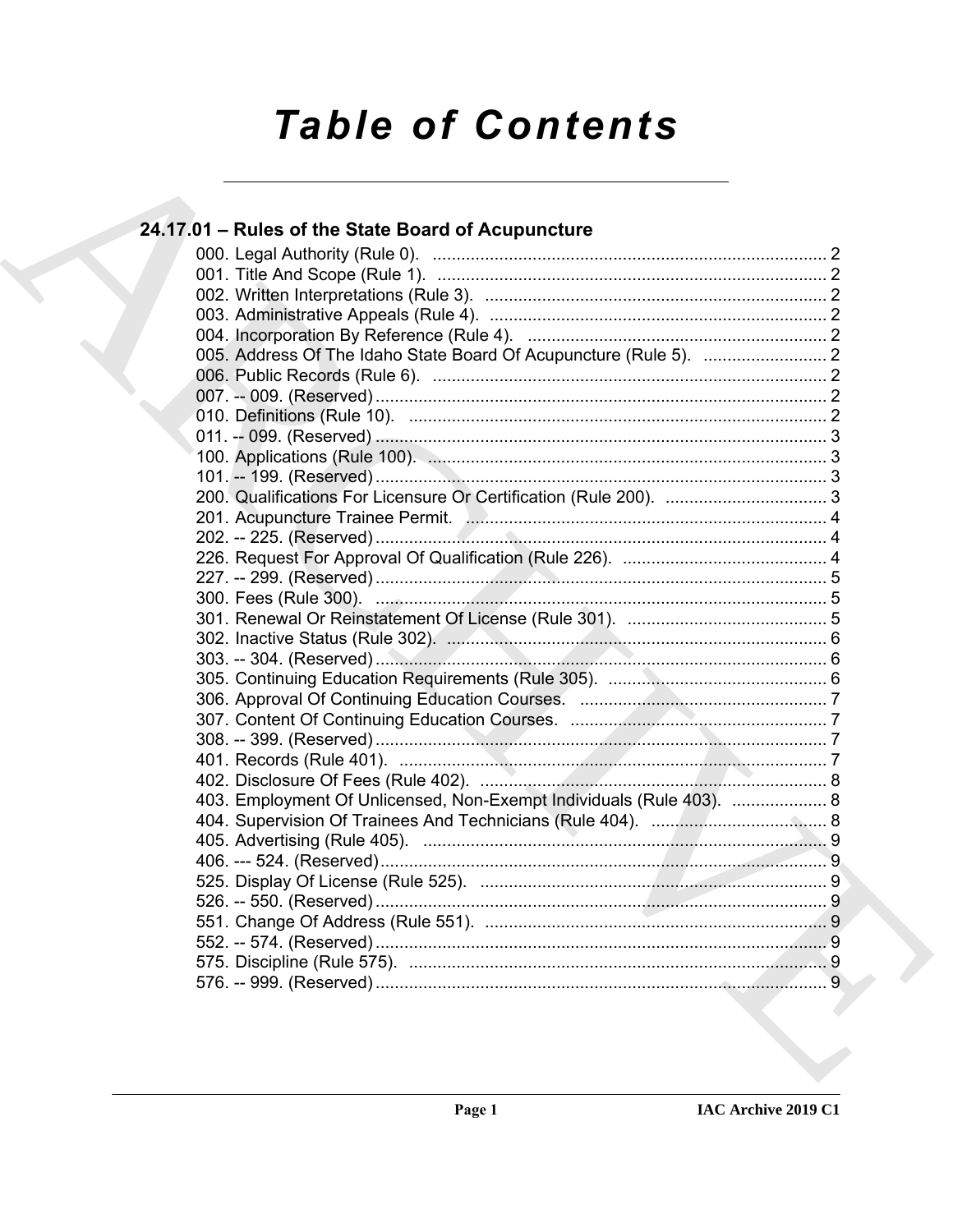#### **IDAPA 24 TITLE 17 CHAPTER 01**

#### **24.17.01 – RULES OF THE STATE BOARD OF ACUPUNCTURE**

#### <span id="page-1-19"></span><span id="page-1-1"></span><span id="page-1-0"></span>**000. LEGAL AUTHORITY (RULE 0).**

These rules are hereby prescribed and established pursuant to the authority vested in the State Board of Acupuncture by the provisions of Section 54-4705, Idaho Code. (3-10-00)

#### <span id="page-1-2"></span>**001. TITLE AND SCOPE (RULE 1).**

<span id="page-1-21"></span>**01.** Title. These rules shall be cited as IDAPA 24.17.01, "Rules of the State Board of Acupuncture." (3-10-00)

**02.** Scope. These rules review and establish the minimum requirements for licensure/certification of urists. (3-10-00) acupuncturists.

#### <span id="page-1-22"></span><span id="page-1-3"></span>**002. WRITTEN INTERPRETATIONS (RULE 3).**

The Board may, from time to time, issue written statements pertaining to the interpretation of the rules of this chapter. Such interpretations, if any, shall be available for public inspection and copying, at cost, in the main office of the Bureau of Occupational Licenses. (3-10-00)

#### <span id="page-1-11"></span><span id="page-1-4"></span>**003. ADMINISTRATIVE APPEALS (RULE 4).**

Administrative Appeals shall be governed by the Administrative Procedure Act, Title 67, Chapter 52, Idaho Code.  $(3-10-00)$ 

#### <span id="page-1-18"></span><span id="page-1-5"></span>**004. INCORPORATION BY REFERENCE (RULE 4).**

These rules do not incorporate by reference any document other than those sections of Idaho Code so referenced.  $(5-3-03)$ 

#### <span id="page-1-10"></span><span id="page-1-6"></span>**005. ADDRESS OF THE IDAHO STATE BOARD OF ACUPUNCTURE (RULE 5).**

**C[H](mailto:acu@ibol.idaho.gov)APTER OT**<br> **CHAPTER OT**<br> **CHAPTER ONE OF THE STATE BOARD OF ACUPUNCTURE**<br> **CHAPTER ONE ARCH[I](http://www.ibol.idaho.gov)VE CHAPTER CONDUCTIVE**<br> **CHAPTER CHAPTER (ARCHIVE CONDUCT)**<br> **CHAPTER CHAPTER (ARCHIVE CONDUCT)**<br> **CHAPTER CHAPTER CHAPTER CHA** The office of the Board of Acupuncture is located within the Bureau of Occupational Licenses, 700 W. State Street, Boise, Idaho 83702. The Bureau is open between the hours of 8:00 a.m. and 5:00 p.m. each day except Saturdays, Sundays and holidays. The telephone number of the Board is (208) 334-3233. The Board's fax number is (208) 334- 3945. The Board's e-mail address is  $\alpha(u/bol.$ idaho.gov. The Board's official website is http://www.ibol.idaho.gov.  $(3-29-10)$ 

#### <span id="page-1-20"></span><span id="page-1-7"></span>**006. PUBLIC RECORDS (RULE 6).**

The records associated with the Board of Acupuncture are subject to the provisions of the Idaho Public Records Act, Title 74, Chapter 1, Idaho Code. (5-3-03)

#### <span id="page-1-8"></span>**007. -- 009. (RESERVED)**

#### <span id="page-1-9"></span>**010. DEFINITIONS (RULE 10).**

<span id="page-1-17"></span><span id="page-1-14"></span><span id="page-1-13"></span><span id="page-1-12"></span>**01. Board**. The State Board of Acupuncture as prescribed in Section 54-4704, Idaho Code. (3-10-00)

**02. Technician Certificate**. The category of license granted to an individual as set forth in Section 54- 4708A, Idaho Code. (3-21-12)

**03.** Certification. The category of license granted to a qualified applicant who meets the requirements pursuant to Section 54-4707, Idaho Code. (3-30-01)

<span id="page-1-15"></span>**04. License**. Any license, certification or technician certificate issued to a qualified applicant pursuant to the laws and rules of the Board, permitting said applicant to practice acupuncture in the state of Idaho. (3-21-12)

<span id="page-1-16"></span>**05. Practitioner**. A person to whom a license, certification, technician certificate, or acupuncture trainee has been issued pursuant to Title 54, Chapter 47, Idaho Code. (3-21-12)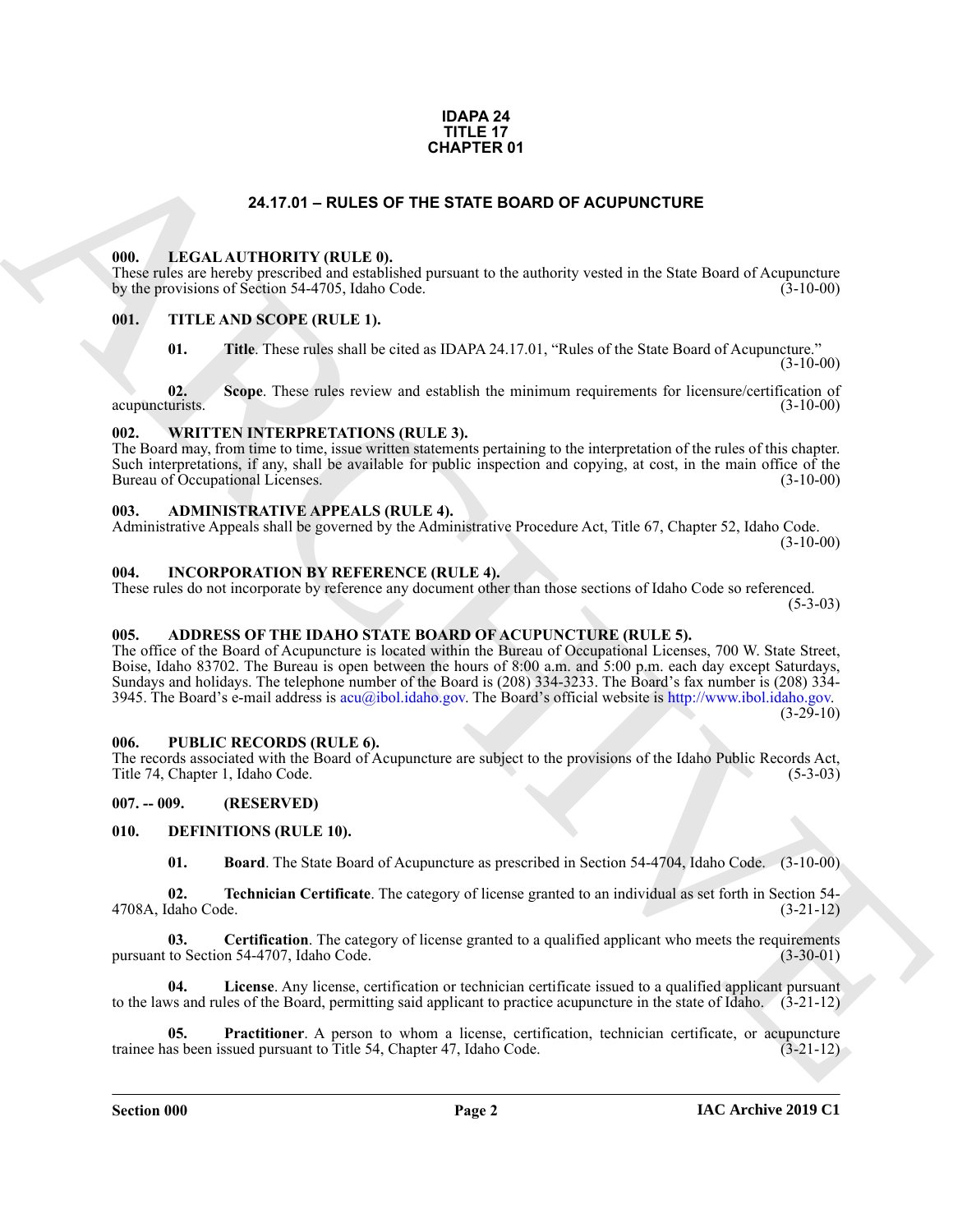<span id="page-2-11"></span>**06.** Licensure/Licensed. The category of license granted to a qualified applicant who meets the ents pursuant to Section 54-4706. Idaho Code. (3-30-01) requirements pursuant to Section 54-4706, Idaho Code.

Bureau of Decembers 21. **Pulses of the State Board of Acquisition**<br>
Engineering Line metrics and the state point of the state and the state of the state of the state of the state of the state of the state of the state of **07. Approved Acupuncture Program**. A formal full-time acupuncture educational program that has met the standards of the Accreditation Commission for Acupuncture and Oriental Medicine or an equivalent educational body. An acupuncture program may be established as having satisfied this requirement by obtaining:

 $(3-30-01)$ 

<span id="page-2-7"></span>**a.** Accreditation; or (3-30-01)

<span id="page-2-10"></span>**b.** Candidacy for accreditation; or (3-30-01)

**c.** An equivalent evaluation performed by a private, state government, or foreign government agency recognized for that purpose by the NCCAOM (National Certification Commission for Acupuncture and Oriental Medicine) Eligibility Committee. (3-30-01)

**08. Didactic Course Work**. Educational instruction in acupuncture that is physically obtained in a classroom or laboratory setting, and when such instruction is obtained from, and in the presence of, a person credentialed as a qualified educator of acupuncture. (3-30-01)

<span id="page-2-9"></span>**09.** Clinical Practice. Practical experience in acupuncture that is physically obtained in a health care norder to meet the minimum requirements for licensure or certification. (3-30-01) facility in order to meet the minimum requirements for licensure or certification.

<span id="page-2-8"></span>**10. Bureau**. The Bureau of Occupational Licenses as prescribed in Sections 54-4705 and 67-2602, Idaho Code. (5-3-03)

<span id="page-2-5"></span>**11.** Accredited College or University. An accredited college or university is a college or university d by an accrediting organization approved by the U.S. Department of Education. (4-2-08) accredited by an accrediting organization approved by the U.S. Department of Education.

<span id="page-2-6"></span>**12. Acupuncture Trainee Permit**. The authorization granted to an individual as set forth in Section 54-4708, Idaho Code. (3-21-12)

#### <span id="page-2-0"></span>**011. -- 099. (RESERVED)**

#### <span id="page-2-4"></span><span id="page-2-1"></span>**100. APPLICATIONS (RULE 100).**

Applications for licensure, certification and acupuncture trainee permit shall be on forms approved by the Board.

(3-21-12)

### <span id="page-2-2"></span>**101. -- 199. (RESERVED)**

### <span id="page-2-12"></span><span id="page-2-3"></span>**200. QUALIFICATIONS FOR LICENSURE OR CERTIFICATION (RULE 200).**

**01.** Requirements for Licensure. Applicants for licensure shall submit a complete application, fee, and official certified documentation of either: (3-30-01) required fee, and official certified documentation of either:

<span id="page-2-13"></span>**a.** Certification from NCCAOM; or (5-3-03)

**b.** Graduation from an approved formal full-time acupuncture program of at least one thousand seven hundred twenty-five (1,725) hours of entry-level acupuncture education which includes a minimum of one thousand (1000) hours of didactic course work and five hundred (500) clinical hours practice; and (3-30-01)  $(1000)$  hours of didactic course work and five hundred  $(500)$  clinical hours practice; and

**c.** Successful completion of an acupuncture internship, or other equivalent experience as approved by the Board; and  $(3-30-01)$ 

- **d.** Receipt of a passing grade on an NCCAOM Acupuncture certification examination; or (3-30-01)
- **e.** Other demonstration of proficiency as uniformly required by the Board for other similarly qualified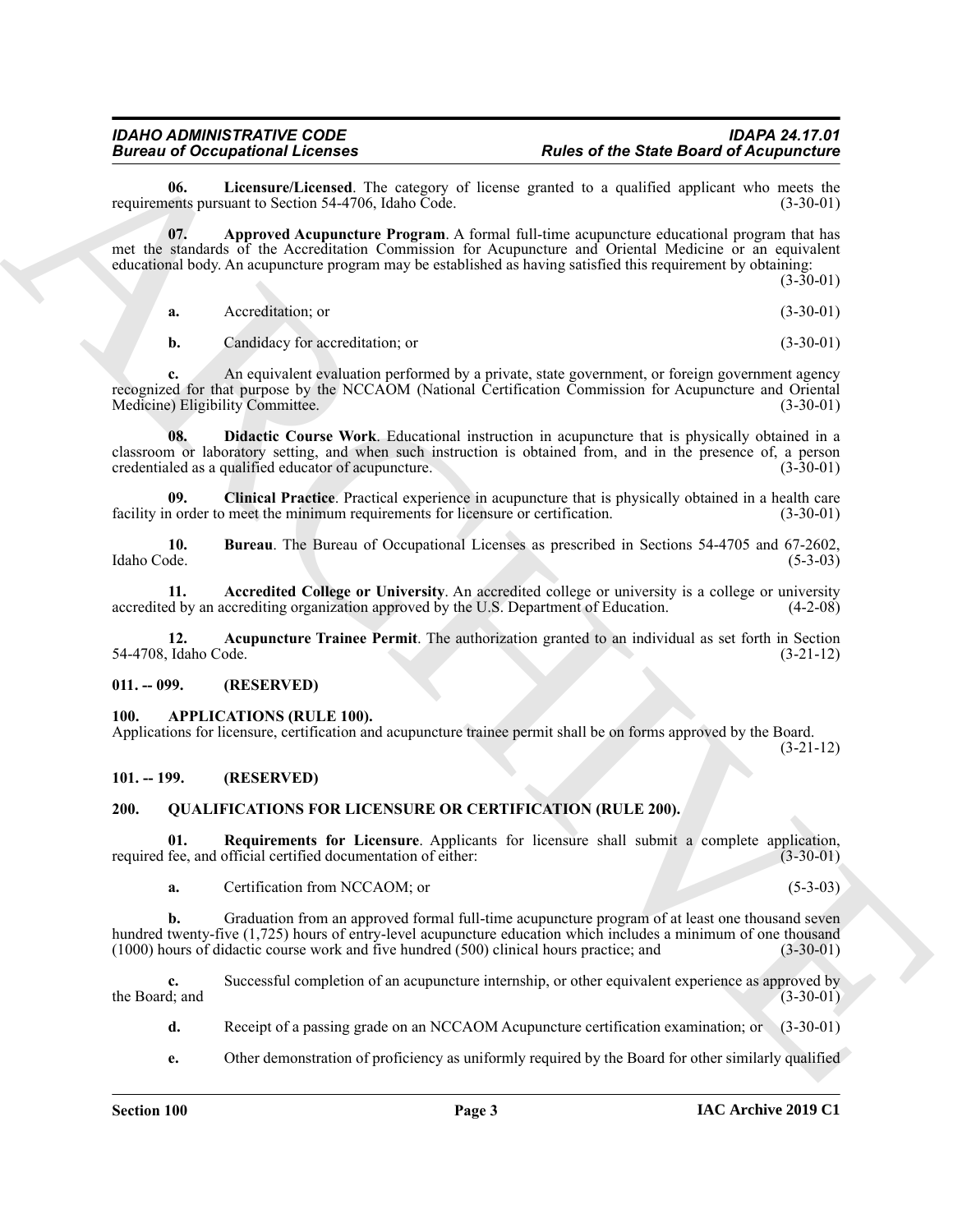#### *IDAHO ADMINISTRATIVE CODE IDAPA 24.17.01* **Rules of the State Board of Acupuncture**

applicants for licensure; and (3-30-01)

**f.** Successful completion of a Blood Borne Pathogen course and comprehensive examination that ates clean needle techniques and OSHA procedures and requirements. (3-30-01) incorporates clean needle techniques and OSHA procedures and requirements.

<span id="page-3-7"></span>**02.** Requirements for Certification. Applicants for certification shall submit a complete application, fee and official certified documentation of either: (3-30-01) required fee and official certified documentation of either:

**a.** Successful passage of an examination or other demonstration of proficiency as approved by the board; and (4-2-08)  $\beta$  board; and  $(4-2-08)$ 

**b.** Successful completion of the requirements for full membership of the American Academy of Acupuncture: or (4-2-08) Medical Acupuncture; or

**c.** Possess a doctoral degree in chiropractic, dentistry, podiatric medicine, or naturopathic medicine from a college or university accredited by an organization approved by the U.S. Department of Education or Idaho State Board of Education; and (4-2-08)

**d.** Successful completion of a minimum of one hundred (100) hours of didactic course work in acupuncture taught by an NCCAOM certified acupuncturist who has been practicing acupuncture for at least five (5) years and is currently licensed, two hundred (200) hours of practice as a certified technician or as an acupuncture trainee permit holder over a one (1) year period, twenty-five (25) case studies; and (3-21-12) trainee permit holder over a one  $(1)$  year period, twenty-five  $(25)$  case studies; and

**e.** Receipt of a passing grade on a board approved examination that measures minimum competency;<br>(4-2-08)  $(4-2-08)$ 

**f.** Successful completion of a Blood Borne Pathogen course and comprehensive examination that ates clean needle techniques and OSHA procedures and requirements. (3-30-01) incorporates clean needle techniques and OSHA procedures and requirements.

#### <span id="page-3-3"></span><span id="page-3-0"></span>**201. ACUPUNCTURE TRAINEE PERMIT.**

**Example 20** Conceptions I Leonards<br>
The state Bost of the State Board of Action Conception<br>
conception and complete the property of the state Board Pathogen concept and conventions (3) 200-81<br>
income conception and compl The Board may issue an acupuncture trainee permit to allow a person to engage in the practice of acupuncture while actively pursuing licensure or certification. The permit will expire one (1) year from date of issue. The permit may be extended in accordance with Section 54-4708, Idaho Code. The holder of an acupuncture trainee permit may only practice under the supervision of a person licensed or certified under this chapter who meets the requirements in Section 404 of these rules. An applicant for a permit must present evidence satisfactory to the Board of meeting the following requirements: (4-11-19)

**01. Application**. An applicant must submit a completed application on a form approved by the Board together with the required fee. (4-11-19)

<span id="page-3-5"></span><span id="page-3-4"></span>**02. Education**. An applicant must submit documentation of either: (4-11-19)

**a.** Current enrollment in an Approved Acupuncture Program and actively pursuing completion of the (3.0) program; or  $(4-11-19)$ 

**b.** Satisfaction of the requirement for certification as set forth in Paragraph 200.02.c. of these rules, and successful completion of the one hundred (100) hours of didactic course work as set forth in Paragraph 200.02.d. of these rules.  $(4-11-19)$ 

<span id="page-3-6"></span>**03. Supervision**. Submission of a supervision plan specifying at a minimum the name of the supervisor and the setting and location where the permit holder will practice. A supervision plan may be approved by a designated Board member. (4-11-19)

#### <span id="page-3-1"></span>**202. -- 225. (RESERVED)**

#### <span id="page-3-8"></span><span id="page-3-2"></span>**226. REQUEST FOR APPROVAL OF QUALIFICATION (RULE 226).**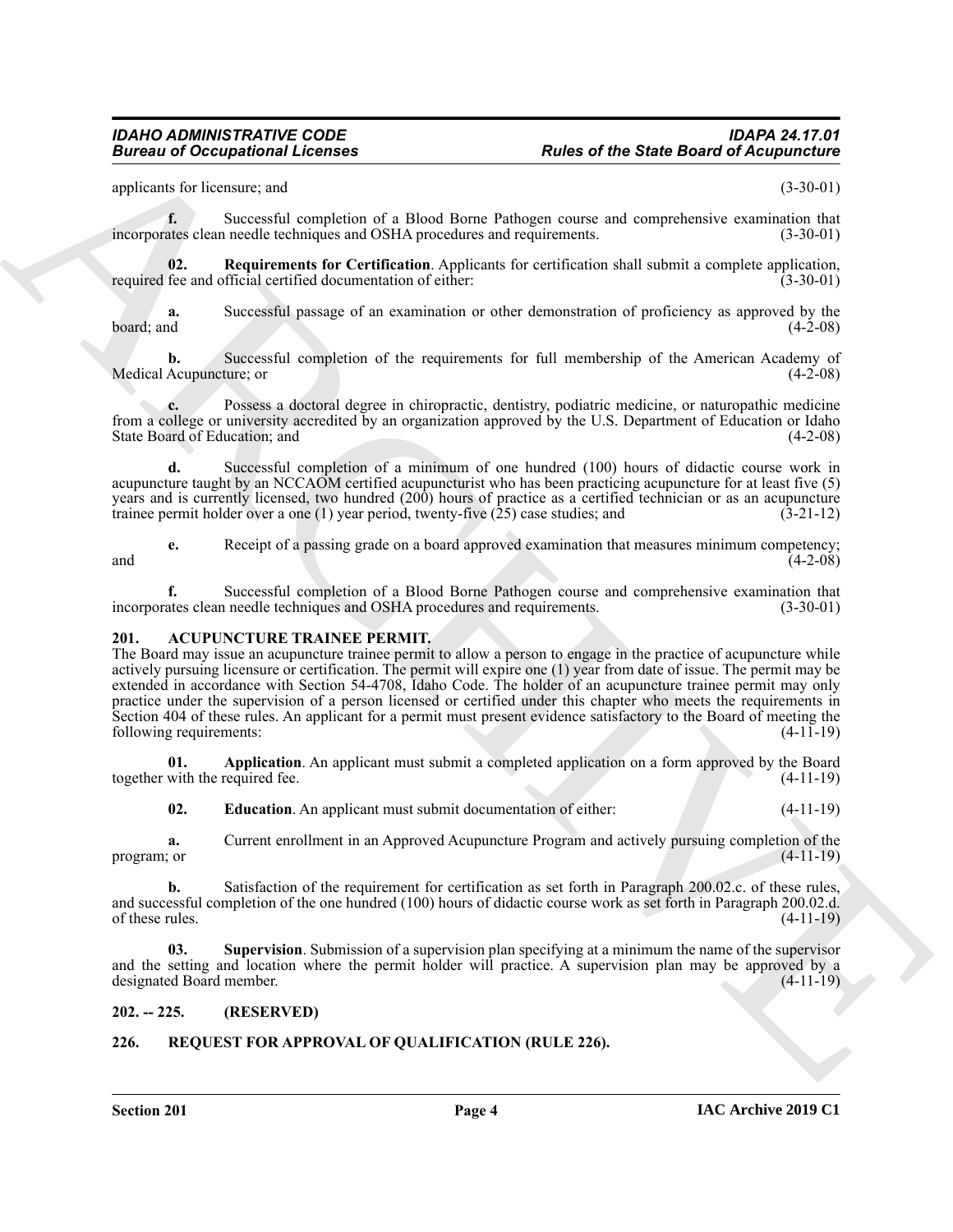#### *IDAHO ADMINISTRATIVE CODE IDAPA 24.17.01* **Rules of the State Board of Acupuncture**

<span id="page-4-14"></span><span id="page-4-13"></span>**01. Course Review**. A person or entity may request approval of a course of study in acupuncture that will be offered to qualify applicants for a credential to practice acupuncture. The request shall include a complete description of the required hours, scope and extent of academic and other training and clinical experience offered through the course along with appropriate supporting documentation and course materials. The request shall also designate whether approval is sought for compliance with standards for licensure or certification. (3-21-12)

**Example 2. Conseil and The Conseil and The Conseil and The Conseil and The Conseil and The Conseil and The Conseil and The Conseil and The Conseil and The Conseil and The Conseil and The Conseil and The Conseil and The 02. Individual Qualification**. An applicant may request approval of his individual qualification for licensure or certification in acupuncture. The request shall include a complete description of the number of hours, scope and extent of academic and other training and clinical experience the individual has received along with available supporting documentation. The request shall also designate whether qualification is sought for licensure or certification. A demonstration of proficiency or examination may be required as a part of the determination of the individual's qualification. (3-21-12)

<span id="page-4-0"></span>**227. -- 299. (RESERVED)**

<span id="page-4-3"></span><span id="page-4-1"></span>**300. FEES (RULE 300).**

**01. Application Fee**. Application fee for any original license, certification, or acupuncture trainee permit - fifty dollars  $(\$50)$ .  $(4-6-15)$ 

<span id="page-4-8"></span><span id="page-4-5"></span>

| 02. | <b>Original License Fee.</b>                              | $(3-30-01)$ |
|-----|-----------------------------------------------------------|-------------|
|     | Original license fee - one hundred fifty dollars (\$150). | $(4-6-15)$  |

**b.** Original fee for certification - one hundred fifty dollars (\$150). (4-6-15)

<span id="page-4-4"></span>**c.** Original fee for acupuncture trainee permit - one hundred fifty dollars (\$150). (3-21-12)

- **03. Annual Renewal Fee**. (3-10-00) **a.** Annual renewal fee for licensure - seventy-five dollars (\$75). (4-6-15)
- **b.** Annual renewal fee for certification seventy-five dollars (\$75). (4-6-15)
- **c.** Annual renewal fee for technician certification or acupuncture trainee permit fifty dollars (\$50).  $(4-6-15)$ **04.** Inactive License. Inactive license or certification fee - fifty dollars (\$50). (3-30-01)

<span id="page-4-9"></span><span id="page-4-7"></span><span id="page-4-6"></span>**05. Non-Refundable**. All fees are non-refundable. (3-10-00)

**06. Yearly Fees**. With the exception of Subsection 300.01 and 300.02, all fees provided under these rules are yearly fees. (3-10-00)

### <span id="page-4-10"></span><span id="page-4-2"></span>**301. RENEWAL OR REINSTATEMENT OF LICENSE (RULE 301).**

<span id="page-4-11"></span>**01. Expiration Date**. All Acupuncture licenses and certificates expire and must be renewed annually on forms approved by the Board together with the required fee in accordance with Section 67-2614, Idaho Code. As part of a complete renewal application, the licensee will certify by signed affidavit completion of the required continuing education pursuant to Sections 305 through 307 of these rules. Licenses and certificates not so renewed will be canceled in accordance with Section 67-2614, Idaho Code. (4-4-13)

<span id="page-4-12"></span>02. Reinstatement. Any license or certificate canceled for failure to renew may be reinstated in accordance with Section 67-2614, Idaho Code, with the exception that the reinstatement fee shall be two hundred fifty dollars (\$250) and the applicant shall submit proof of having met the continuing education required of licensees<br>by Section 305 through 307 of these rules as follows:<br>(3-25-16) by Section  $305$  through  $307$  of these rules as follows: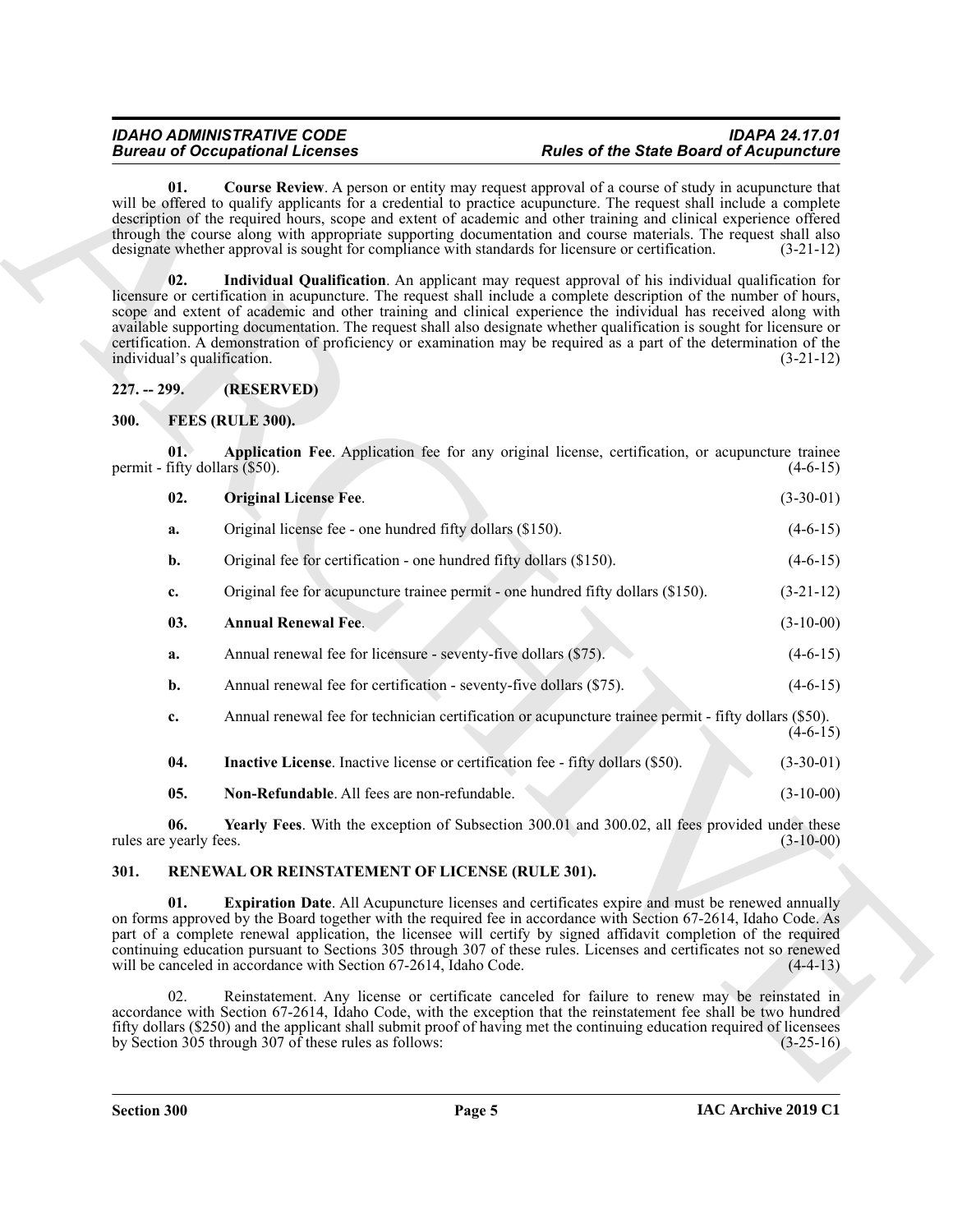**a.** For licenses or certificates expired for one (1) year or less, one (1) year of continuing education; (3-25-16)

**b.** For licenses or certificates expired for more than one (1) year, two (2) years of continuing education. (3-25-16) education.  $(3-25-16)$ 

### <span id="page-5-10"></span><span id="page-5-0"></span>**302. INACTIVE STATUS (RULE 302).**

A currently licensed or certified practitioner may request in writing to have their license placed on inactive status and pay the inactive status fee. Such request must be made prior to the expiration date of the license, otherwise the license shall be deemed cancelled for failure to renew. (4-4-13)

<span id="page-5-11"></span>**01. Definition of Inactive Status**. "Inactive" status means an Idaho Acupuncture license that may be made active by paying the renewal fee. Until payment of said fee, such individual may not practice acupuncture in the state of Idaho. (5-3-03)

<span id="page-5-13"></span>**02. Waiving Continuing Education Requirements - Inactive Status**. All continuing education requirements will be waived for any year or portion thereof that a licensee maintains an inactive license and is not actively practicing in Idaho. Inactive license renewal notices and licenses will be marked "Inactive." (4-4-13)

<span id="page-5-12"></span>**03. Return to Active Status**. A licensee desiring active status must show acceptable fulfillment of continuing educational requirements for the current year and submit a fee equivalent to the difference between the inactive fee and renewal fee. The continuing educational requirement and the fees will not be prorated for a partial  $\mu$  year.  $(4-4-13)$ 

#### <span id="page-5-1"></span>**303. -- 304. (RESERVED)**

#### <span id="page-5-3"></span><span id="page-5-2"></span>**305. CONTINUING EDUCATION REQUIREMENTS (RULE 305).**

<span id="page-5-7"></span>In order to further protect the public health and to facilitate the administration of the Acupuncture Act, the Board has adopted the following requirements:

Burear of Occupations I Leonard <br>
For the state Board of Acquisitions comes of the state Board of Acquisitions<br>  $\mu$  the Hermann Architects comes license and the state of the state of the state of the state of the state o **01. Requirement**. All practitioners, for renewal of their license or certificate, shall be required to complete a minimum of fifteen (15) hours of continuing education within the preceding twelve (12) months. Beginning July 1, 2014, a minimum of ten (10) hours of continuing education must be from Category I topics, and a maximum of five (5) hours of continuing education may be from Category II topics, as set forth in Sections 306 and 307 of these rules. (4-4-13)

<span id="page-5-9"></span>**02. Verification of Attendance**. It shall be necessary for each licensee to maintain verification of attendance by securing authorized signatures or other documentation from the course instructors or sponsoring institution substantiating any hours attended by the applicant. This verification shall be maintained by the licensee for no less than seven (7) years and provided to the Board upon the request of the Board or its agent. (5-3-03)

<span id="page-5-6"></span>**03. Distance Learning and Independent Study**. The Board may approve a course of study for continuing education credit that does not include the actual physical attendance of the applicant in a face-to-face setting with the course instructor. Distance Learning or Independent Study courses shall be eligible for continuing education credits if approved by NCCAOM or upon approval of the Board. (4-6-05)

<span id="page-5-8"></span>**04. Special Exemption**. The Board shall have authority to make exceptions for reasons of individual hardship, including health (certified by a medical doctor) or other good cause. The licensee must provide any information requested by the Board to assist in substantiating hardship cases. This exemption is granted at the sole discretion of the Board. (4-6-05)

<span id="page-5-4"></span>**05. Carryover**. A continuing education course taken in a renewal year, but not claimed for continuing a credit in the following renewal year. (4-4-13) education credit in that year, may only be claimed for credit in the following renewal year.

<span id="page-5-5"></span>**06. Credit for Teaching**. Licensees may earn continuing education credit by teaching Board-approved courses. A licensee will earn one (1) credit hour for every two (2) hours of teaching. Credit for teaching will not exceed five (5) hours of the total continuing education hours required for a renewal period and will be credited to the category of the topic taught. (3-25-16)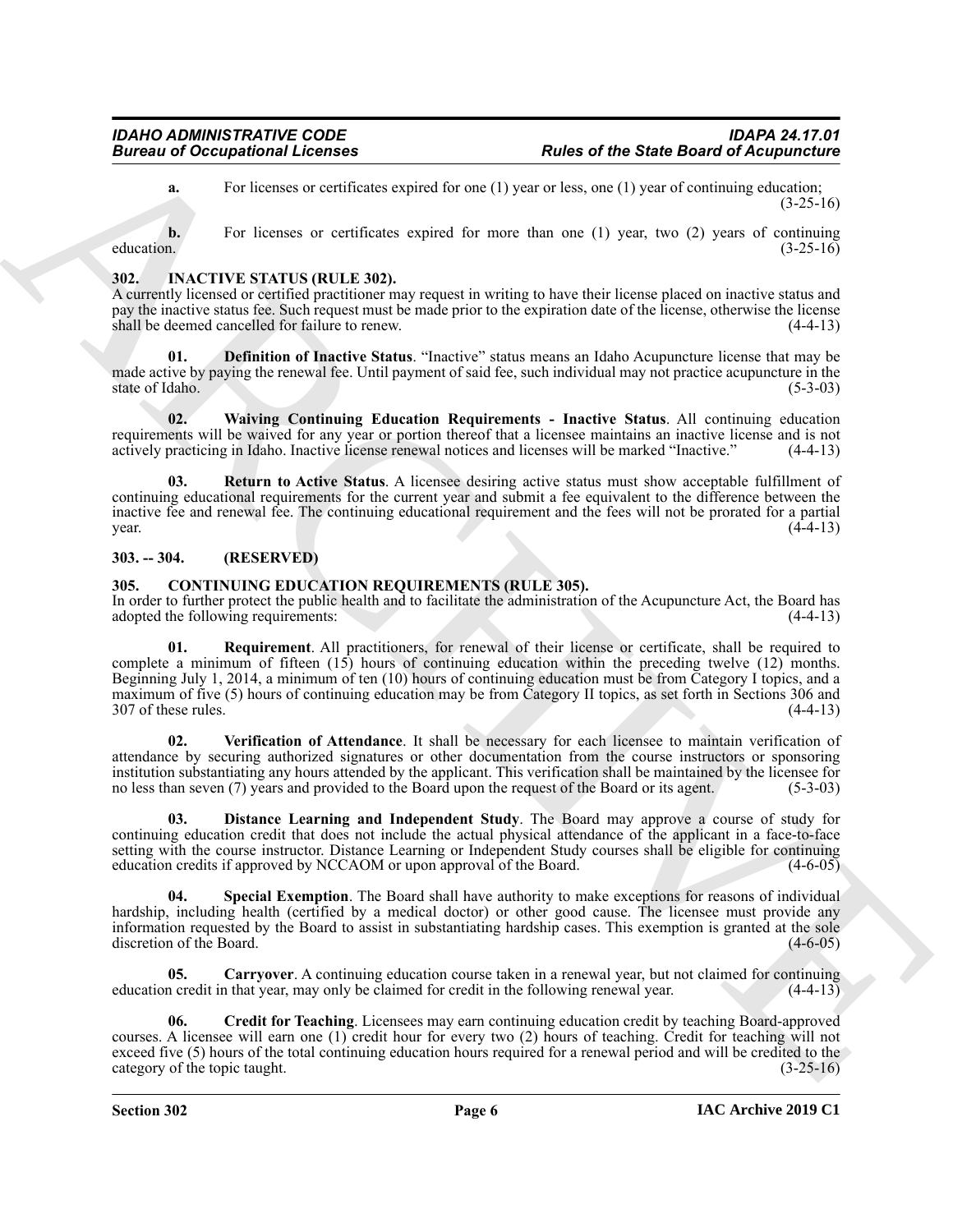#### <span id="page-6-4"></span><span id="page-6-0"></span>**306. APPROVAL OF CONTINUING EDUCATION COURSES.**

<span id="page-6-7"></span><span id="page-6-6"></span><span id="page-6-5"></span>

| $\vee$ 01. | NCCAOM; | $(4-4-13)$ |
|------------|---------|------------|
|            |         |            |

#### <span id="page-6-10"></span><span id="page-6-9"></span><span id="page-6-8"></span><span id="page-6-1"></span>**307. CONTENT OF CONTINUING EDUCATION COURSES.**

|                                        | <b>Bureau of Occupational Licenses</b>                                                                                                                                                                                                                                                                                                                                                                                                                                                                                                                                          | <b>Rules of the State Board of Acupuncture</b> |            |
|----------------------------------------|---------------------------------------------------------------------------------------------------------------------------------------------------------------------------------------------------------------------------------------------------------------------------------------------------------------------------------------------------------------------------------------------------------------------------------------------------------------------------------------------------------------------------------------------------------------------------------|------------------------------------------------|------------|
| 306.                                   | APPROVAL OF CONTINUING EDUCATION COURSES.<br>Approved continuing education courses shall be those courses, programs, and activities that meet the general<br>requirements, the content requirements of these rules, and that are approved or provided by the following entities or                                                                                                                                                                                                                                                                                              |                                                |            |
|                                        | organizations, or otherwise approved by the Board:                                                                                                                                                                                                                                                                                                                                                                                                                                                                                                                              | $(4-4-13)$                                     |            |
| 01.                                    | NCCAOM;                                                                                                                                                                                                                                                                                                                                                                                                                                                                                                                                                                         |                                                | $(4-4-13)$ |
| 02.                                    | Accredited Schools. Acupuncture and oriental medicine; and                                                                                                                                                                                                                                                                                                                                                                                                                                                                                                                      |                                                | $(4-4-13)$ |
| 03.<br>to the practice of acupuncture. | Other Courses May Be Approved by the Board. Other courses may be approved based upon<br>documentation submitted by the licensee or course provider. All requests for approval or pre-approval of educational<br>programs must be made to the Board in writing, and must be accompanied by a statement that includes the name of<br>the instructor or instructors, the date and time and location of the course, the specific agenda for the course, the<br>number of continuing education credit hours requested, and a statement of how the course is believed to be pertinent |                                                | $(4-4-13)$ |
| 307.<br>54-4702, Idaho Code, and       | <b>CONTENT OF CONTINUING EDUCATION COURSES.</b><br>The content of a continuing education course must be germane to the practice of acupuncture as defined in Section                                                                                                                                                                                                                                                                                                                                                                                                            |                                                | $(4-4-13)$ |
| 01.                                    | Category I. Category I courses shall relate to the following topics:                                                                                                                                                                                                                                                                                                                                                                                                                                                                                                            |                                                | $(4-4-13)$ |
| a.                                     | Acupuncture and the practice of acupuncture as defined in Section 54-4702, Idaho Code including<br>topics that directly concern the history and theory of acupuncture, oriental medicine diagnosis and treatment<br>techniques, and techniques of adjunctive oriental medicine therapies;                                                                                                                                                                                                                                                                                       |                                                | $(4-4-13)$ |
| b.                                     | The role of acupuncture in individual and public health, such as emergencies and disasters; or                                                                                                                                                                                                                                                                                                                                                                                                                                                                                  |                                                | $(4-4-13)$ |
| c.                                     | Research and evidence-based medicine as related to acupuncture and Asian medicine;                                                                                                                                                                                                                                                                                                                                                                                                                                                                                              |                                                | $(4-4-13)$ |
| 02.                                    | Category II. Category II courses shall relate to the following topics:                                                                                                                                                                                                                                                                                                                                                                                                                                                                                                          |                                                | $(4-4-13)$ |
| a.                                     | Western biomedicine and biological sciences;                                                                                                                                                                                                                                                                                                                                                                                                                                                                                                                                    |                                                | $(4-4-13)$ |
| b.                                     | Scientific or clinical content with a direct bearing on the quality of patient care, community or<br>public health, or preventive medicine;                                                                                                                                                                                                                                                                                                                                                                                                                                     |                                                | $(4-4-13)$ |
| c.                                     | Laws and ethics;                                                                                                                                                                                                                                                                                                                                                                                                                                                                                                                                                                |                                                | $(4-4-13)$ |
| d.                                     | Enhancement of effective communication with other medical practitioners;                                                                                                                                                                                                                                                                                                                                                                                                                                                                                                        |                                                | $(4-4-13)$ |
| e.                                     | Behavioral sciences, patient counseling, and patient management and motivation when such<br>courses are specifically oriented to the improvement of patient health;<br>$(4-4-13)$                                                                                                                                                                                                                                                                                                                                                                                               |                                                |            |
| f.<br><b>or</b>                        | Practice management unrelated to clinical matters and direct patient care, including, but not limited<br>to, administrative record keeping, insurance billing and coding, and general business organization and management;<br>$(4-4-13)$                                                                                                                                                                                                                                                                                                                                       |                                                |            |
| g.                                     | Patient education including, but not limited to, patient education in East Asian therapeutic exercise<br>techniques and Asian nutritional therapies.                                                                                                                                                                                                                                                                                                                                                                                                                            |                                                | $(4-4-13)$ |
|                                        |                                                                                                                                                                                                                                                                                                                                                                                                                                                                                                                                                                                 |                                                |            |

#### <span id="page-6-2"></span>**308. -- 399. (RESERVED)**

#### <span id="page-6-11"></span><span id="page-6-3"></span>**401. RECORDS (RULE 401).**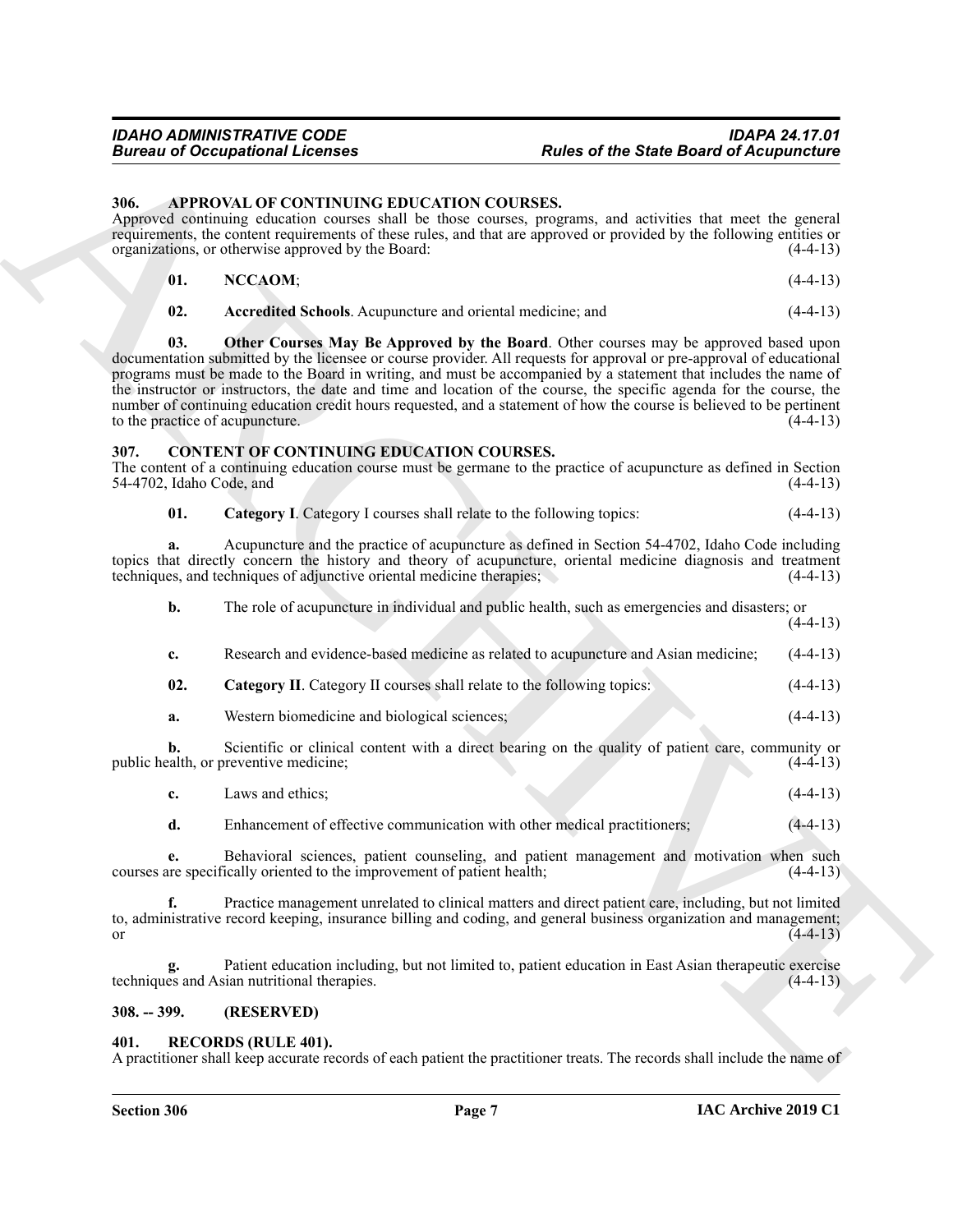the patient, the indication and nature of treatment given, and any other relevant data deemed important by the practitioner. Records shall be kept on file for a minimum of five (5) years and shall be open to inspection at any time by the Board or its duly authorized representative. A patient's records shall be made available to the patient within thirty (30) days of a request. Reasonable fees may be charged for copying the records. (4-4-13)

#### <span id="page-7-3"></span><span id="page-7-0"></span>**402. DISCLOSURE OF FEES (RULE 402).**

Prior to providing treatment to a new patient, a practitioner shall explain to the patient the fees expected for treatment, accepted methods of payment, and payment policies including when payment is expected and any fees or interest to be charged for late payments. Such explanations should be provided in writing. (4-4-13)

<span id="page-7-5"></span>**01. Payment**. If the practitioner expects payment from the patient before receiving third party payments, the practitioner shall inform the patient before providing treatment. (4-4-13)

<span id="page-7-4"></span>**02. Fee Changes**. If the practitioner's fees change during the course of treatment, the practitioner shall inform the patient of the new fees before providing treatment under the new fee schedule. (4-4-13)

#### <span id="page-7-6"></span><span id="page-7-1"></span>**403. EMPLOYMENT OF UNLICENSED, NON-EXEMPT INDIVIDUALS (RULE 403).**

Individuals who do not have a license and are not exempt from licensure shall not perform any insertion of acupuncture needles or use similar devices and therapies, including application of moxibustion. They may only support the practitioner's professional practice by performing office and ministerial acts related to acupuncture. The practitioner shall be responsible for the services provided by such employees. (4-4-13)

#### <span id="page-7-7"></span><span id="page-7-2"></span>**404. SUPERVISION OF TRAINEES AND TECHNICIANS (RULE 404).**

A licensed or certified acupuncturist providing supervision to trainees or technicians shall be responsible for the services provided by such individuals. Failure to adequately supervise such an individual may subject the supervisor to discipline. (4-4-13) to discipline.  $(4-4-13)$ 

<span id="page-7-8"></span>**01. Qualifications of Supervisors**. Prior to providing supervision to a trainee, a supervisor must:

(4-11-19)

**a.** Have held a current acupuncture license or certification without restriction for a minimum of five (5) years. (4-11-19) (5) years.  $(4-11-19)$ 

<span id="page-7-9"></span>**b.** Have not been the subject of any disciplinary action within the preceding five (5) years, provided that the Board may in its discretion approve a supervisor with disciplinary action for failing to complete continuing education requirements. (4-11-19)

ARCHIVE **02. Supervision**. For the first one hundred (100) hours of practice, the supervisor must provide supervision in person when the trainee is providing treatment. After the first one hundred (100) hours of practice, the supervisor may provide supervision by making themselves accessible to the trainee by telephone, or video conferencing, provided that the trainee has successfully completed the requirement in Paragraph 404.02.a. of this rule, and provided that the supervisor meets with the trainee in person on at least a monthly basis during which time the supervisor must review case studies and require the trainee to demonstrate acupuncture point location and needle placement technique. (4-11-19)

**a.** Before providing treatment without in-person supervision, the trainee must successfully complete a Blood Borne Pathogen course and comprehensive examination that incorporates clean needle techniques and OSHA procedures and requirements. (4-11-19)

The supervisor must provide the trainee with adequate training, which must include at a minimum charting, diagnosis, and treatment plans, and opportunities for the trainee to complete at least twenty-five (25) case studies. (4-11-19)

**c.** The supervisor and trainee must keep adequate records of supervision, which shall include at a minimum, summary of case studies in progress or completed by the trainee under supervision, treatment plan for each patient, and the dates of supervision. (4-11-19) patient, and the dates of supervision.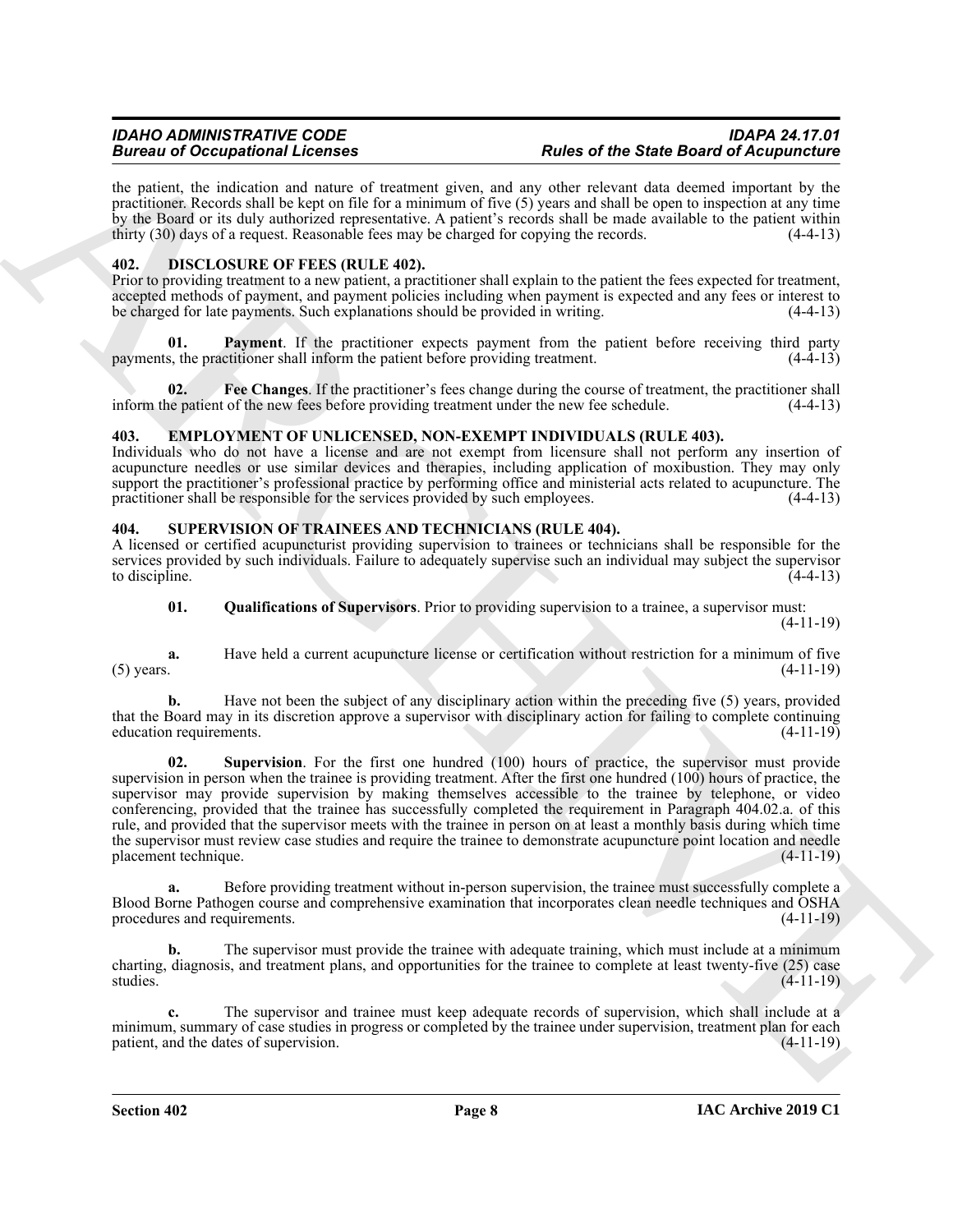<span id="page-8-20"></span>**03. Continuing Education**. A supervisor may annually count up to ten (10) hours of supervision of a trainee toward the Category I continuing education requirements. Supervision hours not claimed in the current renewal year may be claimed in the next renewal year. A maximum of ten (10) hours may be carried forward from the immediately preceding year, and may not be carried forward more than one renewal year. (4-11-19)

<span id="page-8-19"></span>**04. Completion of Supervision**. At the conclusion of supervision of a technician or trainee, the supervisor must verify the hours of supervision, the type of supervision provided to the technician or trainee, and the documentation of at least twenty-five (25) case studies by the technician or trainee. (4-11-19)

<span id="page-8-21"></span>**05. Termination of Supervision or Change in Supervisor**. A supervisor may terminate supervision at any time by submitting written notice of termination to the Board. (4-11-19)

#### <span id="page-8-8"></span><span id="page-8-0"></span>**405. ADVERTISING (RULE 405).**

A practitioner shall not disseminate or cause the dissemination of any advertisement or advertising including offers, statements, or other representations, which is in any way fraudulent, false, deceptive, or misleading. Any advertisement or advertising shall be deemed by the board to be fraudulent, false, deceptive, or misleading if it:

(4-4-13)

#### <span id="page-8-13"></span><span id="page-8-9"></span>**01. Contains a Misrepresentation of Fact**. Contains a misrepresentation of fact; (4-4-13)

ARCHIVE **02. Misleading or Deceptive**. Is misleading or deceptive because in its content or in the context in which it is presented it makes only a partial disclosure of relevant facts. It is misleading and deceptive for a practitioner to advertise free or services for a specific charge when in fact the practitioner is transmitting a higher charge for the advertised services to a third party payor for payment or charges the patient or a third party. It is misleading and deceptive for a practitioner to use the word "Doctor" in offering to perform services without also indicating the profession in which the licensee holds a doctorate level degree. (4-4-13) indicating the profession in which the licensee holds a doctorate level degree.

<span id="page-8-10"></span>**03.** Creates False or Unjustified Expectations of Beneficial Treatment or Successful Cures. (4-4-13) calse, or unjustified expectations of beneficial treatment or successful cures: Creates false, or unjustified expectations of beneficial treatment or successful cures;

<span id="page-8-12"></span>**Failure to Perform**. Contains any representations or claims, as to which the practitioner, referred to in the advertising, fails to perform; or (4-4-13)

<span id="page-8-11"></span>**05. Deceptive or Misleading Heading**. Appears in any classified directory, listing, or compendium under a heading, which when considered together with the advertisement, has the capacity or tendency to be deceptive or misleading with respect to the profession or professional status of the practitioner. (4-4-13)

#### <span id="page-8-1"></span>**406. --- 524. (RESERVED)**

#### <span id="page-8-18"></span><span id="page-8-2"></span>**525. DISPLAY OF LICENSE (RULE 525).**

The license shall be conspicuously displayed in the office of the Practitioner. (3-10-00)

#### <span id="page-8-3"></span>**526. -- 550. (RESERVED)**

#### <span id="page-8-14"></span><span id="page-8-4"></span>**551. CHANGE OF ADDRESS (RULE 551).**

A practitioner shall notify the Board of any change of address within thirty (30) days of the change. (3-10-00)

#### <span id="page-8-5"></span>**552. -- 574. (RESERVED)**

#### <span id="page-8-15"></span><span id="page-8-6"></span>**575. DISCIPLINE (RULE 575).**

<span id="page-8-16"></span>**01. Civil Fine**. The Board may impose a civil fine not to exceed one thousand dollars (\$1,000) upon a licensee for each violation of Section 54-4711, Idaho Code.

<span id="page-8-17"></span>**02. Costs and Fees**. The Board may order a licensee to pay the costs and fees incurred by the Board in the investigation or prosecution of the licensee for violation of Section 54-4711, Idaho Code. (4-6-05)

#### <span id="page-8-7"></span>**576. -- 999. (RESERVED)**